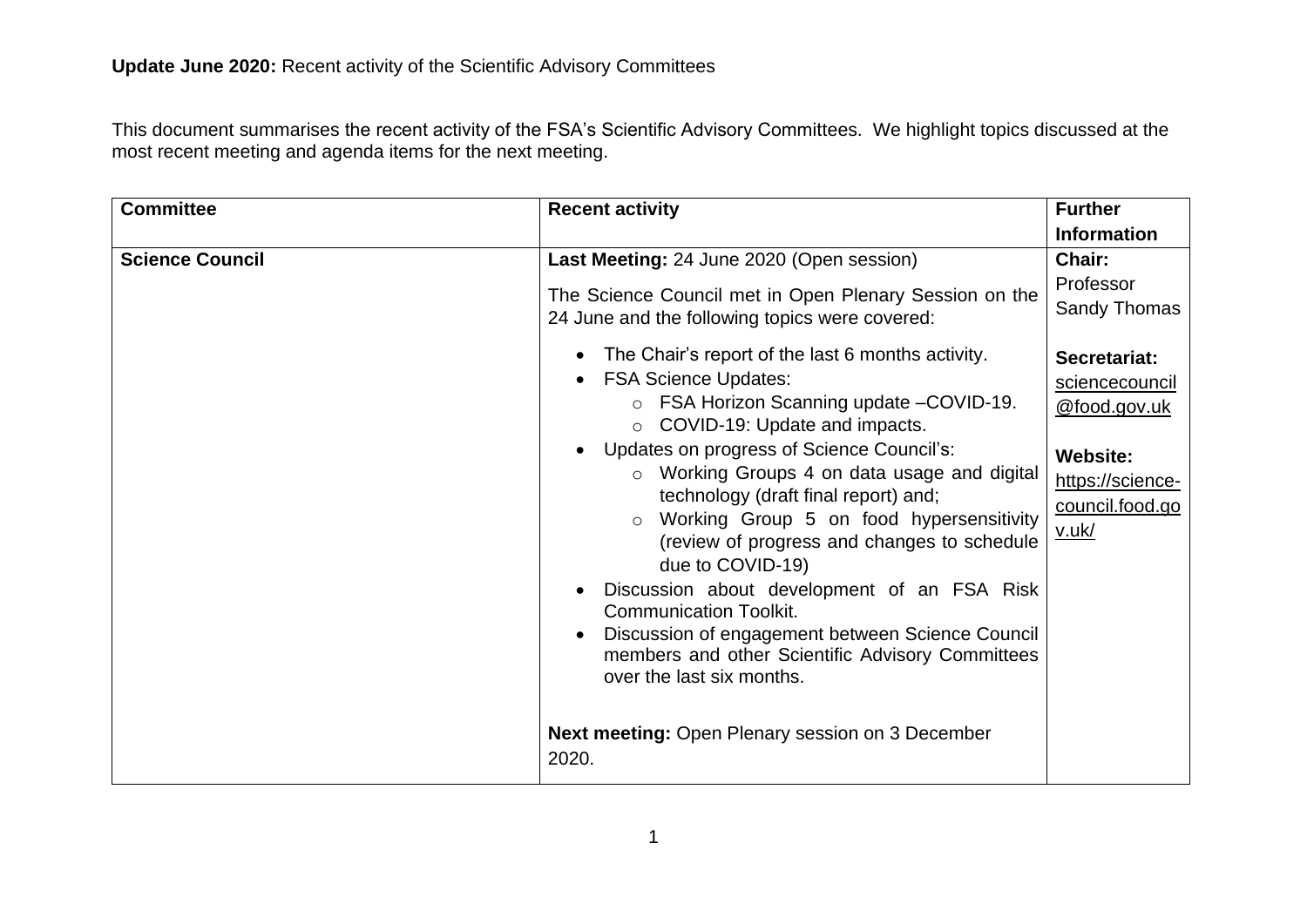| <b>Advisory Committee for Social Science</b> | Last meeting: 16th June 2020 (Open Session)                                                                                                                                                                                                                                                                                                                                          | Chair:                                                                                   |
|----------------------------------------------|--------------------------------------------------------------------------------------------------------------------------------------------------------------------------------------------------------------------------------------------------------------------------------------------------------------------------------------------------------------------------------------|------------------------------------------------------------------------------------------|
| (ACSS)                                       | <b>ACSS Update (August 2020)</b>                                                                                                                                                                                                                                                                                                                                                     | Professor<br><b>Susan Michie</b>                                                         |
|                                              | Formally established in April 2018, the Advisory Committee<br>for Social Science (ACSS) provides expert strategic advice<br>to the FSA on the use of the social sciences. The<br>Committee met for the fifth time on 16 <sup>th</sup> June 2020 to give<br>updated on activities since the last Committee meeting<br>(December 2019). Updates were given from each working<br>group: | Secretariat:<br>acss@food.go<br>v.uk<br><b>Website:</b><br>https://acss.foo<br>d.gov.uk/ |
|                                              | • The Assurance Working Group Paul Turner from<br>the Science Council attended the February 2020<br>workshop to ensure strong links between<br>complimentary work being undertaken at both SACs.<br>New processes of evaluation and impact capture were<br>developed by the group and introduced to the social<br>science team.                                                      |                                                                                          |
|                                              | The EU Exit Working Group has been ended as<br>part of completing several of the original questions<br>posed.                                                                                                                                                                                                                                                                        |                                                                                          |
|                                              | The Risk Communications Group the<br>communicating risk report was published and can be<br>found here: https://www.food.gov.uk/research/research-<br>projects/communicating-risk. This drew on multiple<br>research methods to inform development of a practical<br>toolkit for communications personnel. The next steps<br>will involve implementing the tools created.             |                                                                                          |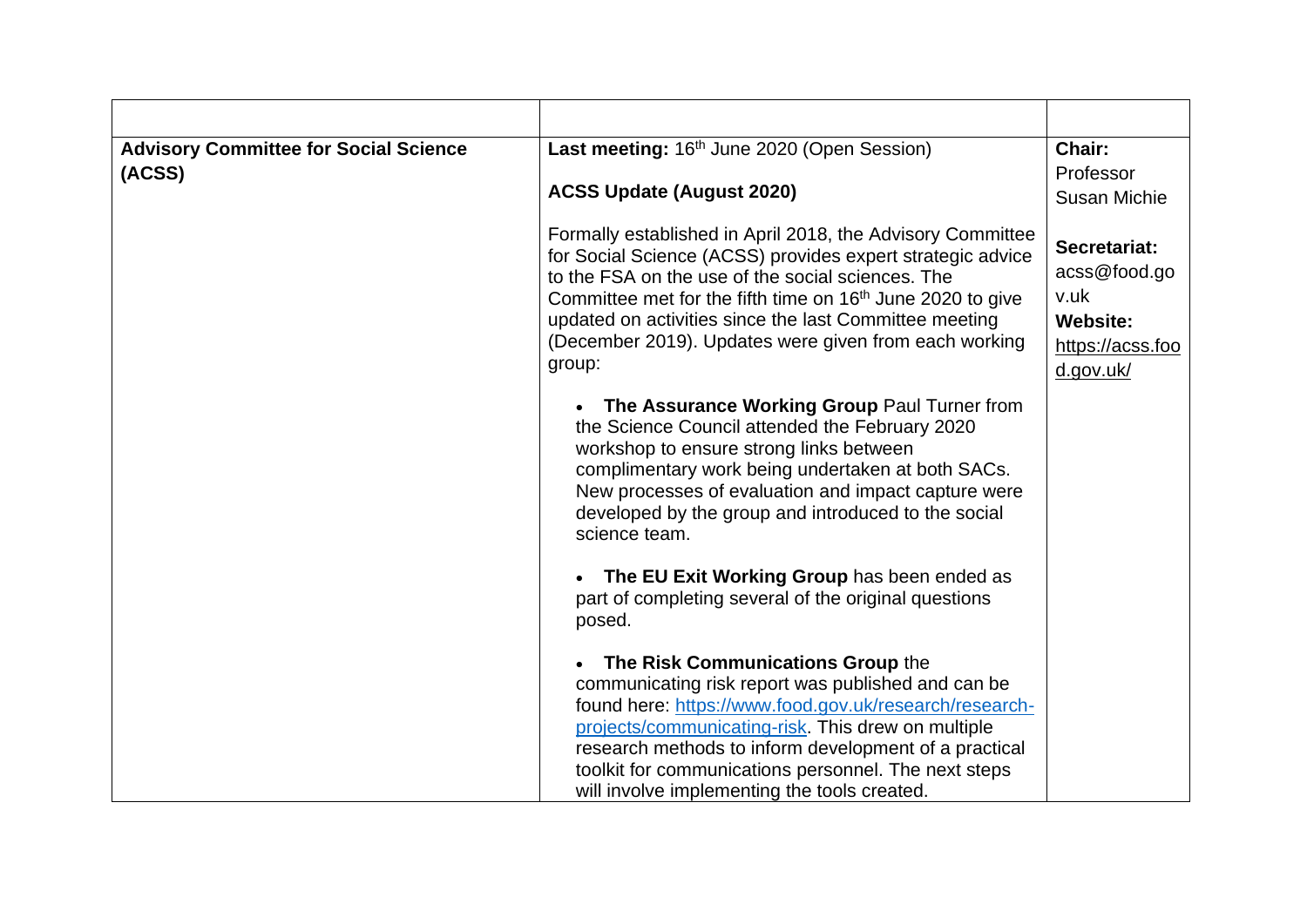|                                                                          | Minutes and papers from the 5 <sup>th</sup> ACSS meeting<br>are published here:<br>https://acss.food.gov.uk/5thACSSPlenary<br>Related to the EU Exit working group ending, there will be<br>an additional meeting of the ACSS to discuss the proposals<br>of three topics for potential new working groups in October.<br>The next open meeting of the ACSS is proposed for 4 <sup>th</sup><br>December 2020.                                                                                                                                                                                                                                                                            |                                                                                                                                           |
|--------------------------------------------------------------------------|------------------------------------------------------------------------------------------------------------------------------------------------------------------------------------------------------------------------------------------------------------------------------------------------------------------------------------------------------------------------------------------------------------------------------------------------------------------------------------------------------------------------------------------------------------------------------------------------------------------------------------------------------------------------------------------|-------------------------------------------------------------------------------------------------------------------------------------------|
| <b>Advisory Committee on Novel Foods and</b><br><b>Processes (ACNFP)</b> | Last meeting: 23rd of June 2020<br><b>GM Guidance:</b> The Committee reviewed some of<br>$\bullet$<br>the EFSA GM guidance and commented on how<br>they would like to assess these products in the<br>future.<br><b>ACNFP Code of Practice: The Committee again</b><br>$\bullet$<br>discussed changed they would like to see in the<br>code of practice to ensure it reflects the Committee's<br>working ways<br><b>GM Statement:</b> The Committee reviewed a risk<br>assessment statement on advances in GM<br>technologies<br><b>Novel Food Guidance: The Committee discussed</b><br>the EU guidance on Novel Foods to consider<br>implications for full Novel Food Risk assessments. | Chair: Dr<br>Camilla<br>Alexander-<br>White<br>Secretariat:<br>acnfp@food.g<br>ov.uk<br><b>Website:</b><br>https://acnfp.fo<br>od.gov.uk/ |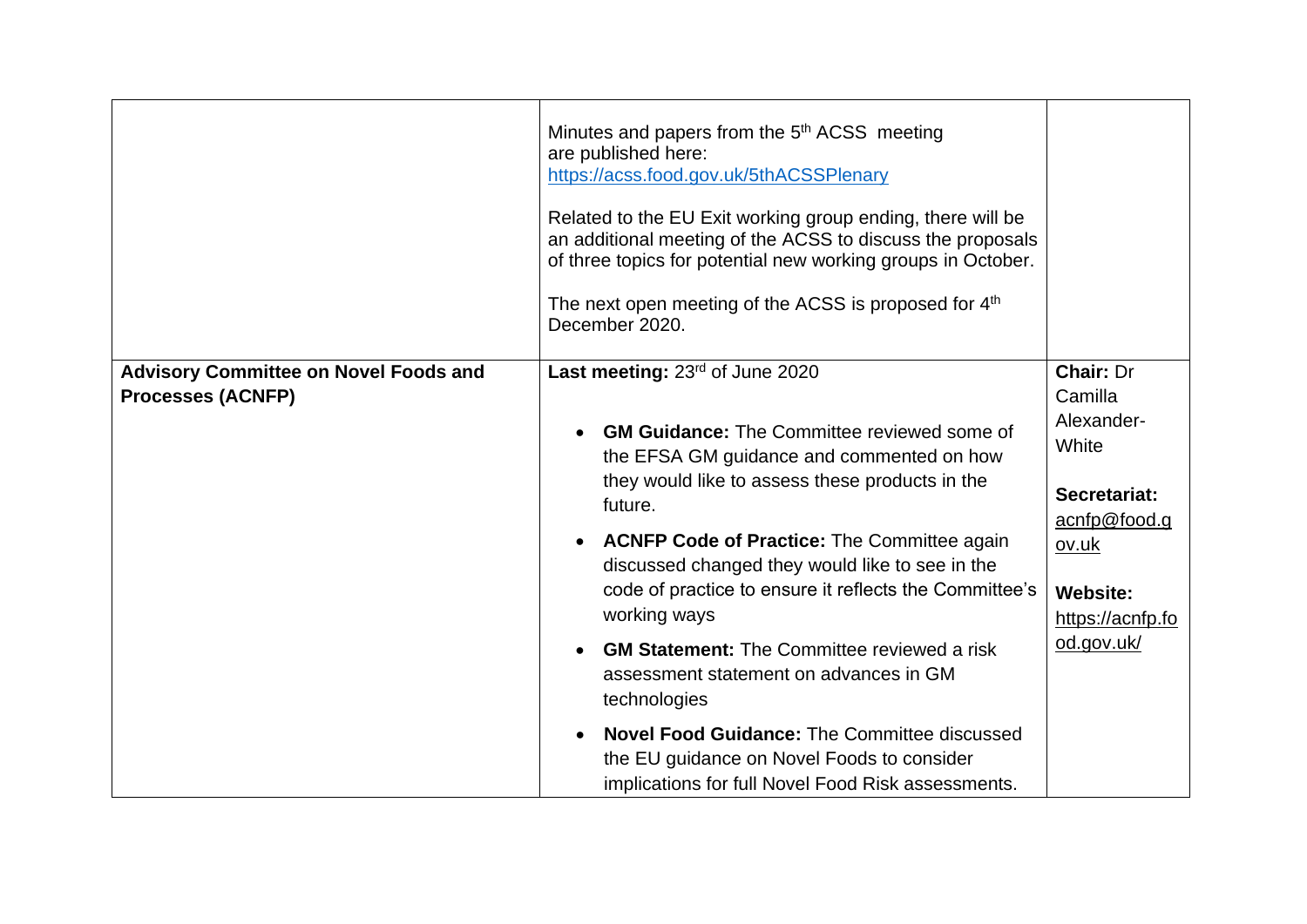|                                                                                   | Next meeting: 10 <sup>th</sup> September 2020<br>At their next meeting, which will be online, the Committee<br>are considering CBD applications as a training exercise<br>and the COT CBD position statement.                                                                                                                                                                                                                                                                                                                                                                                                                                                                                                                                                                                                                                                                                                                       |                                                                                                                                         |
|-----------------------------------------------------------------------------------|-------------------------------------------------------------------------------------------------------------------------------------------------------------------------------------------------------------------------------------------------------------------------------------------------------------------------------------------------------------------------------------------------------------------------------------------------------------------------------------------------------------------------------------------------------------------------------------------------------------------------------------------------------------------------------------------------------------------------------------------------------------------------------------------------------------------------------------------------------------------------------------------------------------------------------------|-----------------------------------------------------------------------------------------------------------------------------------------|
| <b>Advisory Committee on the Microbiological</b><br><b>Safety of Food (ACMSF)</b> | Last meeting was on 30 January 2020. Issues they<br>considered include:<br>1. ACMSF Terms of Reference (The Committee discussed<br>their terms of reference).<br>https://acmsf.food.gov.uk/sites/default/files/acm-1321-<br>terms-of-reference.pdf<br>2. Ad Hoc Group on non-proteolytic Clostridium botulinum<br>and vacuum and modified atmosphere packaged foods<br>(The group presented their report to the full Committee<br>for discussion and approval).<br>https://acmsf.food.gov.uk/sites/default/files/acmsf-vpmap-<br>subgroup-report_1.pdf<br>3. Tickborne Encephalitis virus risks to public health (The<br>Committee considered the FSA's risk assessment).<br>https://acmsf.food.gov.uk/sites/default/files/acm-1323-<br>tbev.pdf<br>4. Food and You Survey: Wave 5 Findings (The Committee<br>received a presentation from the FSA).<br>https://acmsf.food.gov.uk/sites/default/files/acm-1324-food-<br>and-you.pdf | Chair:<br><b>Professor Bill</b><br>Keevil<br>Secretariat:<br>acmsf@food.g<br>ov.uk<br><b>Website:</b><br>https://acmsf.f<br>ood.gov.uk/ |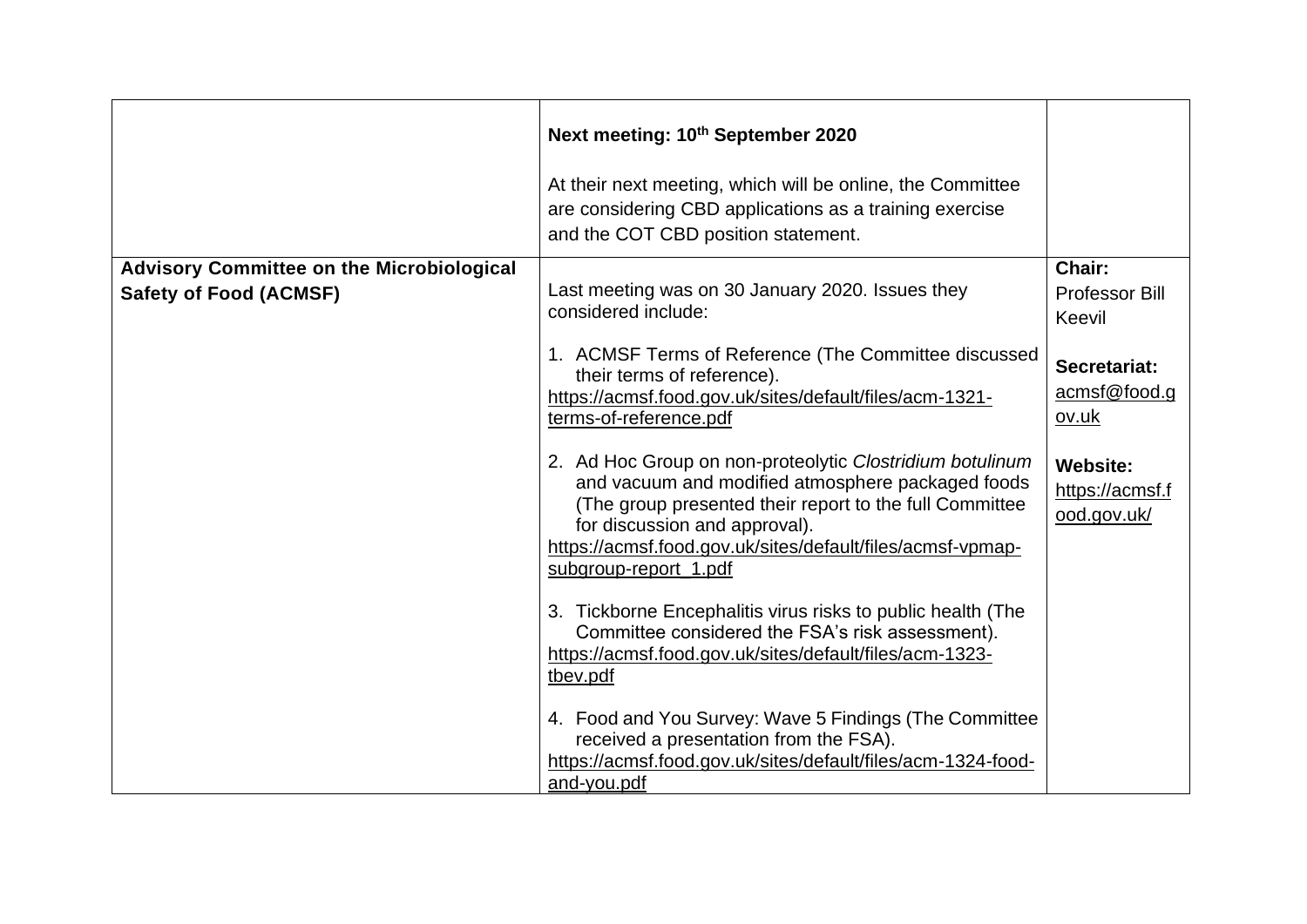| comment on FSA's proposed areas of research interest).<br>https://acmsf.food.gov.uk/sites/default/files/acm-1325-<br>areas-of-research-interest.pdf                                                                                                                                                                         |  |
|-----------------------------------------------------------------------------------------------------------------------------------------------------------------------------------------------------------------------------------------------------------------------------------------------------------------------------|--|
| 6. Epidemiology of Foodborne<br>Infections<br>Group<br>(Committee were briefed on the activities of EFIG).<br>https://acmsf.food.gov.uk/sites/default/files/acm-1326-<br>update-on-efig.pdf                                                                                                                                 |  |
| 7. Proposed Horizon Scanning Workshop (The Committee<br>were briefed on a horizon scanning workshop planned<br>for Spring 2020).<br>https://acmsf.food.gov.uk/sites/default/files/acm-1327-<br>horizon-scanning 0.pdf                                                                                                       |  |
| 8. Update on estimates of norovirus burden. The<br>Committee was updated on the findings of an FSA<br>funded study on the estimation of norovirus burden<br>attributed to the food chain.<br>https://www.food.gov.uk/news-alerts/news/fsa-research-<br>suggests-new-higher-estimates-for-the-role-of-food-in-uk-<br>illness |  |
| 9. Information papers circulated to members include:<br>• ACMSF's report on multidimensional representation<br>of risks<br>https://acmsf.food.gov.uk/sites/default/files/acm-1334-<br>acmsf-risk-representation-report.pdf<br>EFSA Scientific Opinion: Whole genome sequencing                                              |  |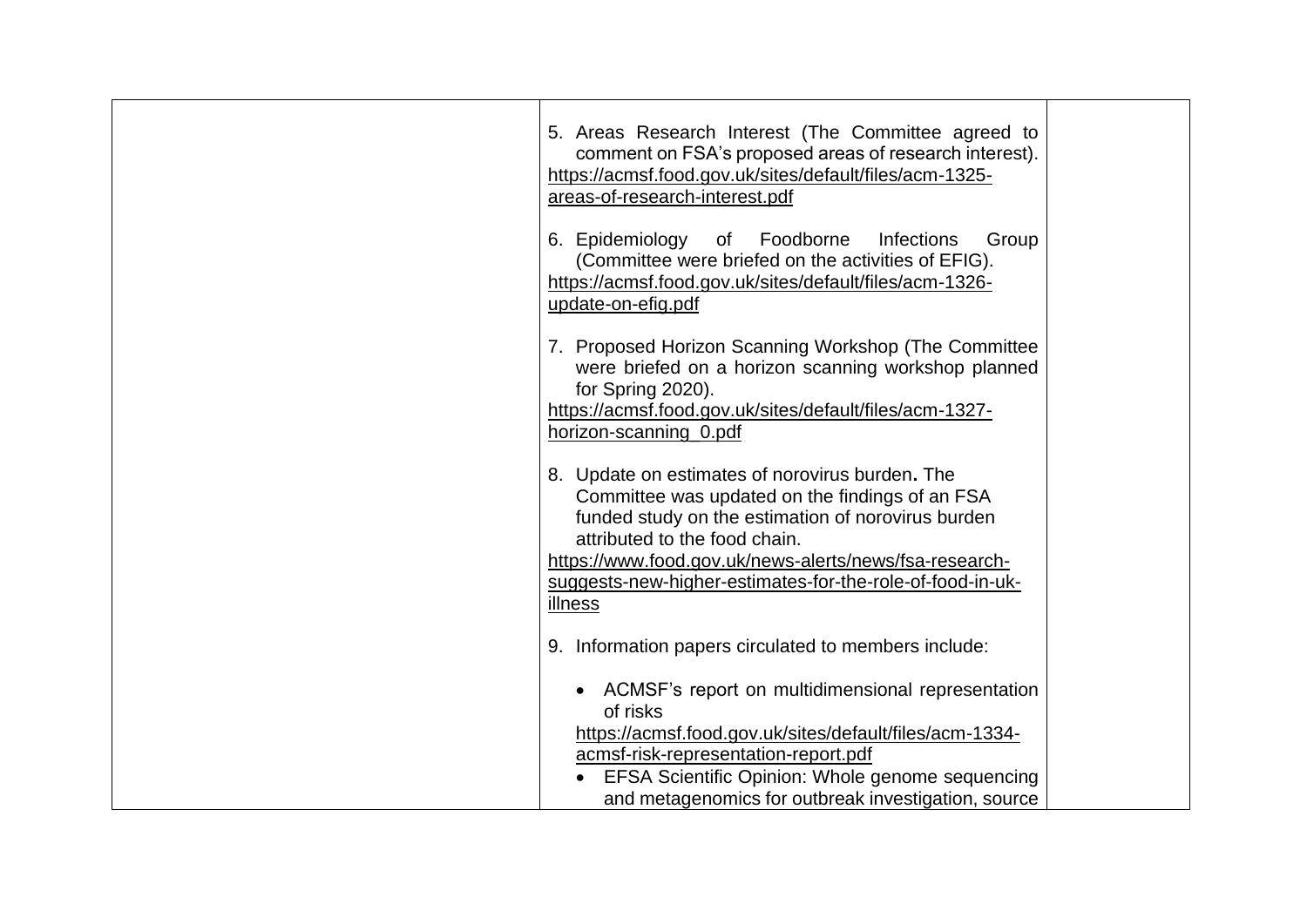| attribution and risk assessment of food-borne<br>microorganisms |  |
|-----------------------------------------------------------------|--|
| https://acmsf.food.gov.uk/sites/default/files/acm-1336-         |  |
| efsa-opinion-wgs.pdf                                            |  |
|                                                                 |  |
| • EUROBAROMETER report for the UK 2019                          |  |
| https://acmsf.food.gov.uk/sites/default/files/acm-1335-         |  |
| eurobarometer-report-uk.pdf                                     |  |
|                                                                 |  |
| <b>ACMSF subgroup activities January to June 2020</b>           |  |
| 10. The Committee's subgroup on incidents reviewed the          |  |
| FSA's risk assessments published on 12 June 2020.               |  |
| Risk assessment: coronavirus risk to UK                         |  |
| consumers via shellfish and crops grown on land                 |  |
| treated with sewage sludge                                      |  |
| https://www.food.gov.uk/document/risk-assessment-               |  |
| coronavirus-risk-to-uk-consumers-via-shellfish-and-crops-       |  |
| grown-on-land-treated-with-sewage-sludge                        |  |
| • Qualitative Risk Assessment: What is the risk of              |  |
| food or food contact materials and surfaces being a             |  |
| source or transmission route of SARS-CoV-2 for UK               |  |
| consumers?                                                      |  |
| https://www.food.gov.uk/research/research-                      |  |
| projects/qualitative-risk-assessment-on-the-risk-of-food-or-    |  |
| food-contact-materials-as-a-transmission-route-for-sars-        |  |
| $cov-2$                                                         |  |
|                                                                 |  |
| 11. Antimicrobial Resistance Working Group in May/June          |  |
| 2020 reviewed the FSA's survey of EU Harmonised                 |  |
| Surveillance of AMR in bacteria from Retail Meats (Year         |  |
| 5 – Beef and Pork, 2019).                                       |  |
|                                                                 |  |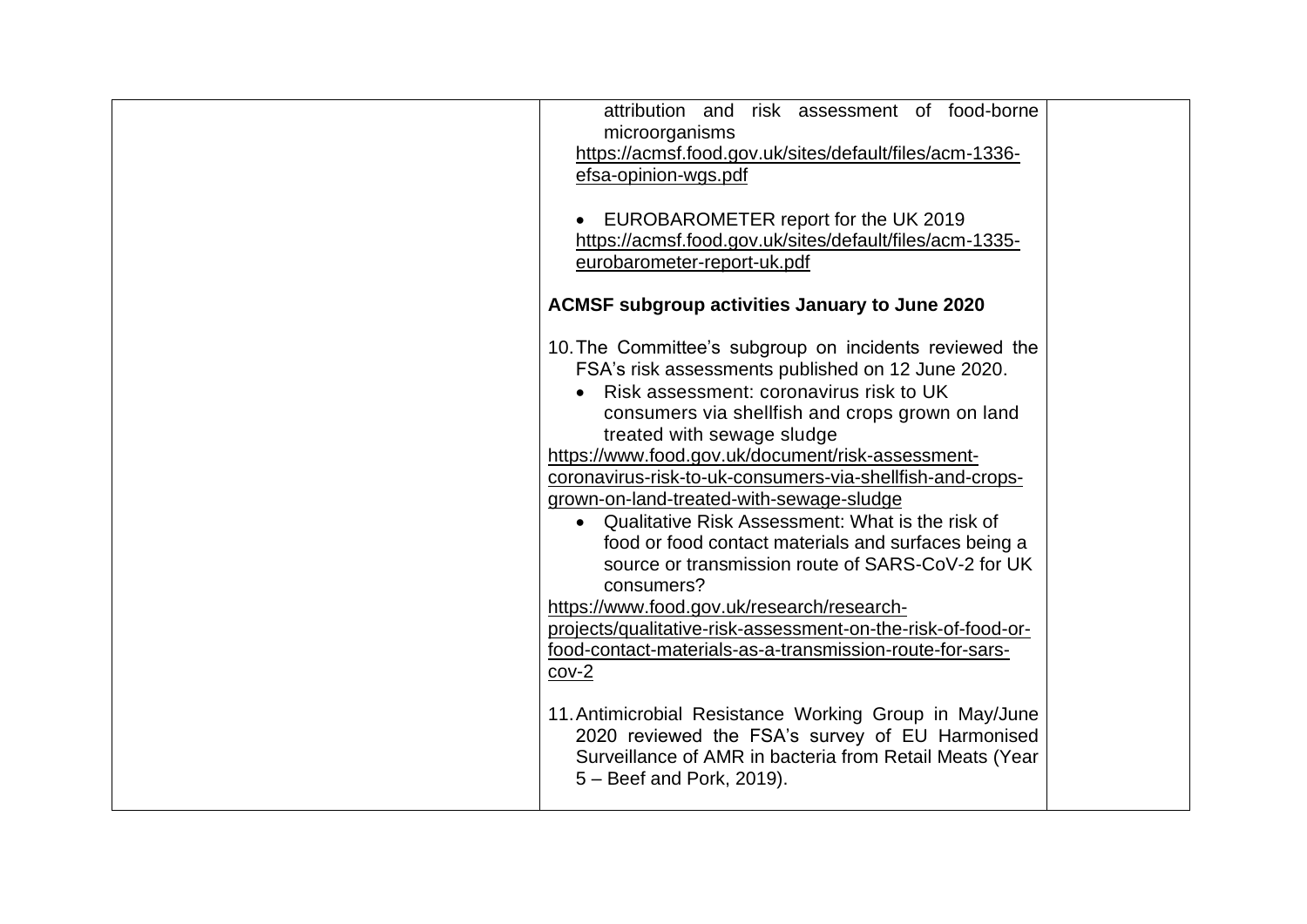|                                                                    | <b>ACMSF Horizon Scanning Workshop</b>                                                                                                                 |                                                  |
|--------------------------------------------------------------------|--------------------------------------------------------------------------------------------------------------------------------------------------------|--------------------------------------------------|
|                                                                    | 12. The Committee had a virtual horizon scanning workshop<br>on 15 June 2020. This was used to identify emerging<br>microbiological food safety risks. |                                                  |
|                                                                    | The next ACMSF meeting will be held on 22 October 2020.                                                                                                |                                                  |
| <b>Advisory Committee on Animal</b><br><b>Feedingstuffs (ACAF)</b> | Last meeting: 27th June 2019                                                                                                                           | Chair: -                                         |
|                                                                    | <b>Next meeting: No dates set for 2020 meetings -</b><br>Committee under review                                                                        | Secretariat:<br>acaf@food.gov<br><u>.uk</u>      |
|                                                                    |                                                                                                                                                        | <b>Website:</b><br>https://acaf.foo<br>d.gov.uk/ |
| <b>Committee on Toxicity of Chemicals in</b>                       | Last meeting: 7 <sup>th</sup> July 2020                                                                                                                | Chair:                                           |
| Food, Consumer Products and the                                    |                                                                                                                                                        | Professor Alan                                   |
| <b>Environment (COT)</b>                                           | The COT discussed topical CBD, alternatives to plastic<br>packaging, the human microbiome, e-cigarettes, the COT                                       | <b>Boobis</b>                                    |
|                                                                    | Terms of Reference and Code of Practice, potatoes and<br>acrylamide.                                                                                   | Secretariat:<br>cot@food.gov.<br>uk              |
|                                                                    | Next meeting: 15 <sup>th</sup> September 2020                                                                                                          |                                                  |
|                                                                    |                                                                                                                                                        | <b>Website:</b>                                  |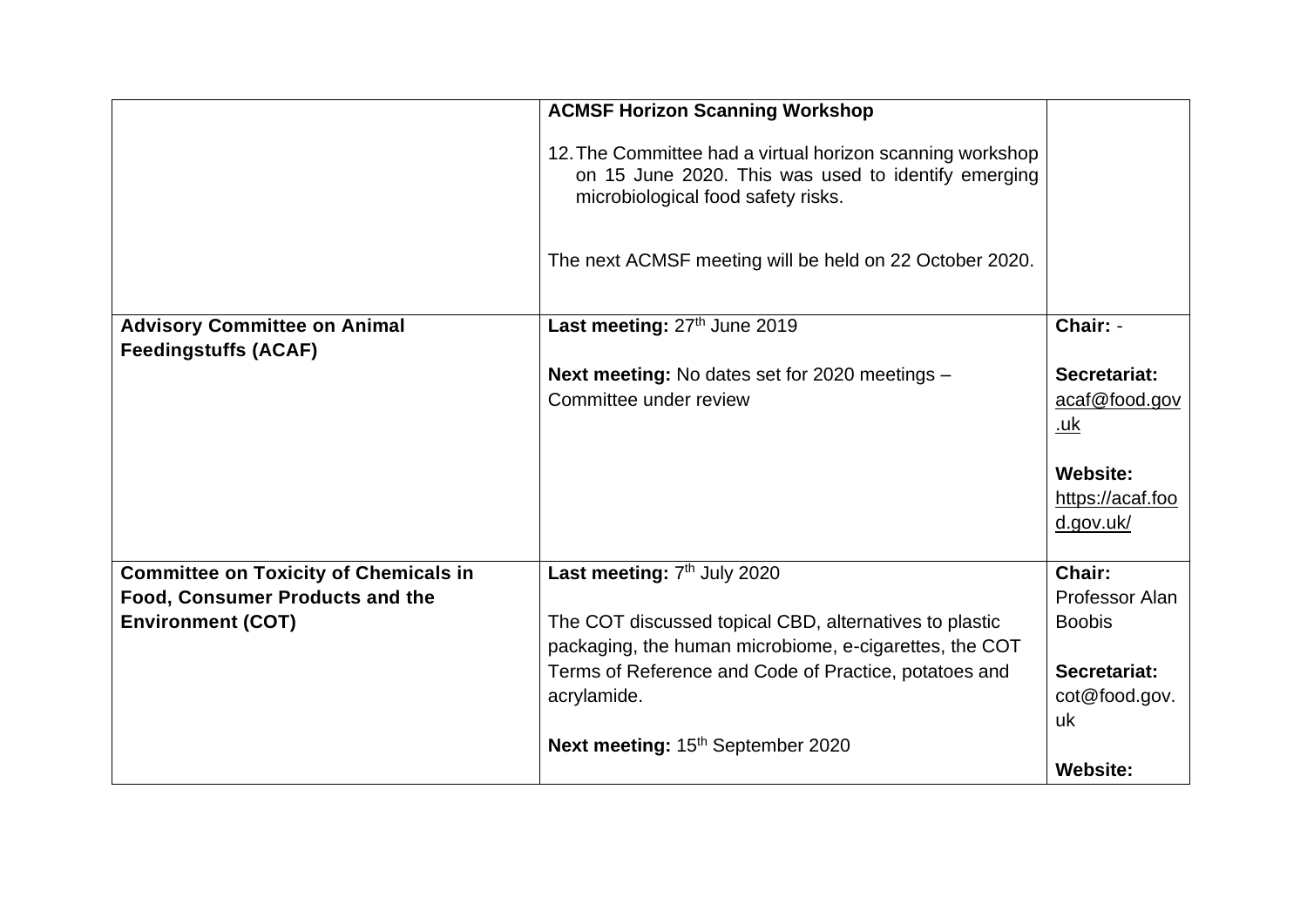|                                                  |                                                            | https://cot.food |
|--------------------------------------------------|------------------------------------------------------------|------------------|
|                                                  |                                                            | .gov.uk/         |
|                                                  |                                                            |                  |
| <b>Committee on Carcinogenicity of Chemicals</b> | Last meeting $-16th$ July 2020                             | Chair:           |
| in Food, Consumer Products and the               | The COC reviewed guidance statement overview and           | Professor        |
| <b>Environment</b>                               | specific guidance statements, discussed the draft position | David Harrison   |
| (COC)                                            | paper on "The tumour microenviroment" and followed up      |                  |
|                                                  | on horizon scanning.                                       | Secretariat:     |
|                                                  |                                                            | COC@phe.go       |
|                                                  | Next meeting: 24 <sup>th</sup> November 2020               | <u>v.uk</u>      |
|                                                  |                                                            |                  |
|                                                  |                                                            | <b>Website:</b>  |
|                                                  |                                                            | https://www.go   |
|                                                  |                                                            | v.uk/governme    |
|                                                  |                                                            | nt/groups/com    |
|                                                  |                                                            | mittee-on-       |
|                                                  |                                                            | carcinogenicity  |
|                                                  |                                                            | -of-chemicals-   |
|                                                  |                                                            | in-food-         |
|                                                  |                                                            | consumer-        |
|                                                  |                                                            | products-and-    |
|                                                  |                                                            | the-             |
|                                                  |                                                            | environment-     |
|                                                  |                                                            | $coc$            |
|                                                  |                                                            |                  |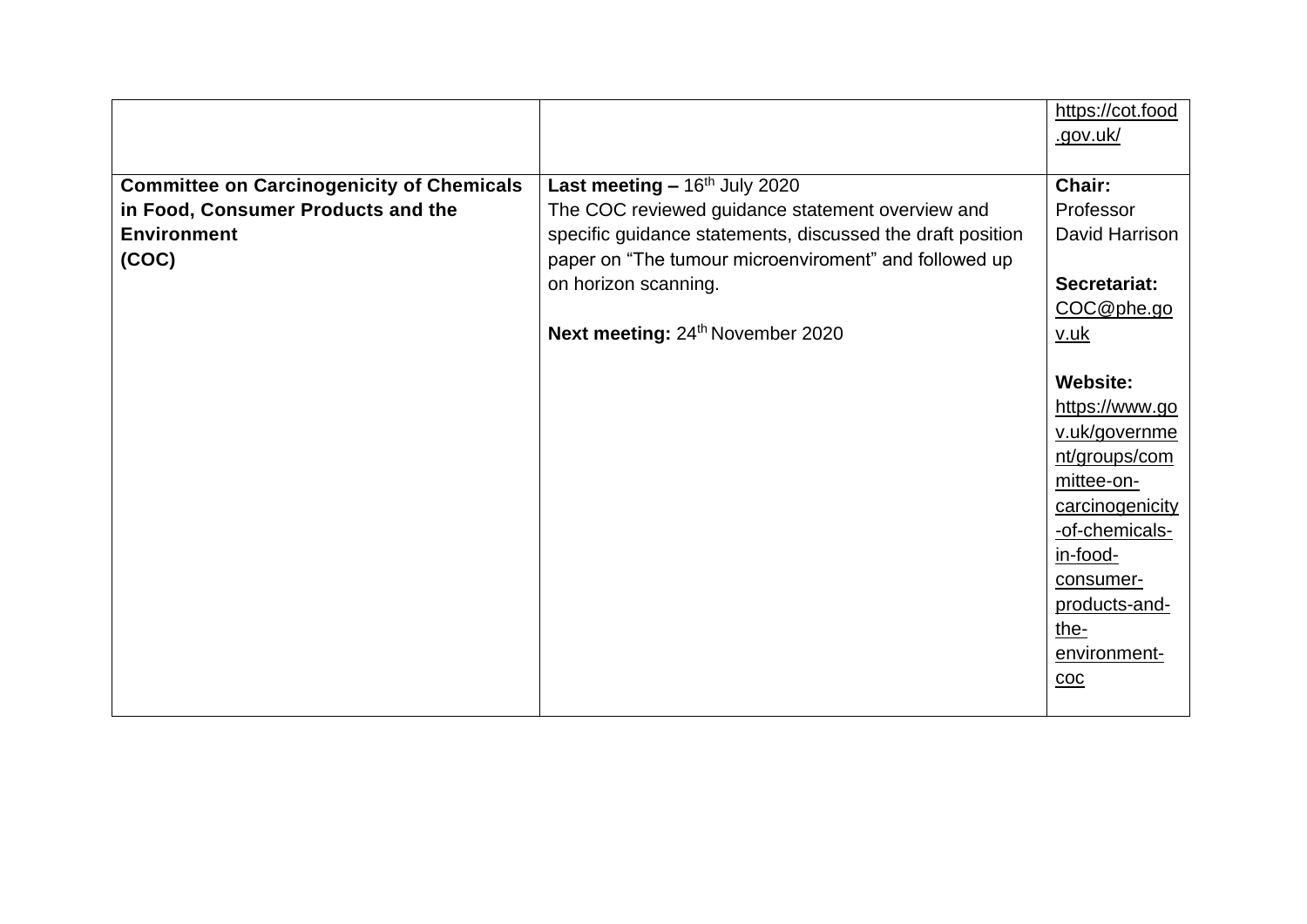| The Committee on Mutagenicity of                  | Last meeting: 9 June 2020                                                                                                                                                                                                                                                                                                                                                                                         | Chair: Dr                                                                                                                                                                                                                                    |
|---------------------------------------------------|-------------------------------------------------------------------------------------------------------------------------------------------------------------------------------------------------------------------------------------------------------------------------------------------------------------------------------------------------------------------------------------------------------------------|----------------------------------------------------------------------------------------------------------------------------------------------------------------------------------------------------------------------------------------------|
| <b>Chemicals in Food, Consumer Products and</b>   |                                                                                                                                                                                                                                                                                                                                                                                                                   | David Lovell                                                                                                                                                                                                                                 |
| the Environment (COM)                             | The agenda included a presentation on mutational spectra by Prof<br>David Phillips, review of guidance statements and the guidance<br>statement series update, COM response to the EFSA public<br>consultation on the draft guidance on aneugenicity assessment and<br>work on the report and paper from the workshop on interpretation of<br>genotoxicity data held last year.<br>Next meeting: 25 November 2020 | Secretariat:<br>COM@phe.go<br><u>v.uk</u><br><b>Website:</b><br>https://www.go<br>v.uk/governme<br>nt/organisation<br>s/committee-<br>on-<br>mutagenicity-<br>of-chemicals-<br>in-food-<br>consumer-<br>products-and-<br>the-<br>environment |
|                                                   |                                                                                                                                                                                                                                                                                                                                                                                                                   |                                                                                                                                                                                                                                              |
| <b>Scientific Advisory Committee on Nutrition</b> | Last meeting: 11 June 2020                                                                                                                                                                                                                                                                                                                                                                                        | Chair:<br>Professor lan                                                                                                                                                                                                                      |
| (SACN)                                            |                                                                                                                                                                                                                                                                                                                                                                                                                   |                                                                                                                                                                                                                                              |
|                                                   | Agenda items include: Nutrition and older adults living in                                                                                                                                                                                                                                                                                                                                                        | Young                                                                                                                                                                                                                                        |
|                                                   | the community, Lower carbohydrate diets for adults with                                                                                                                                                                                                                                                                                                                                                           |                                                                                                                                                                                                                                              |
|                                                   | type 2 diabetes and Nutrition and Covid-19 related work.                                                                                                                                                                                                                                                                                                                                                          | Secretariat:                                                                                                                                                                                                                                 |
|                                                   |                                                                                                                                                                                                                                                                                                                                                                                                                   | SACN@phe.g                                                                                                                                                                                                                                   |
|                                                   |                                                                                                                                                                                                                                                                                                                                                                                                                   | ov.uk                                                                                                                                                                                                                                        |